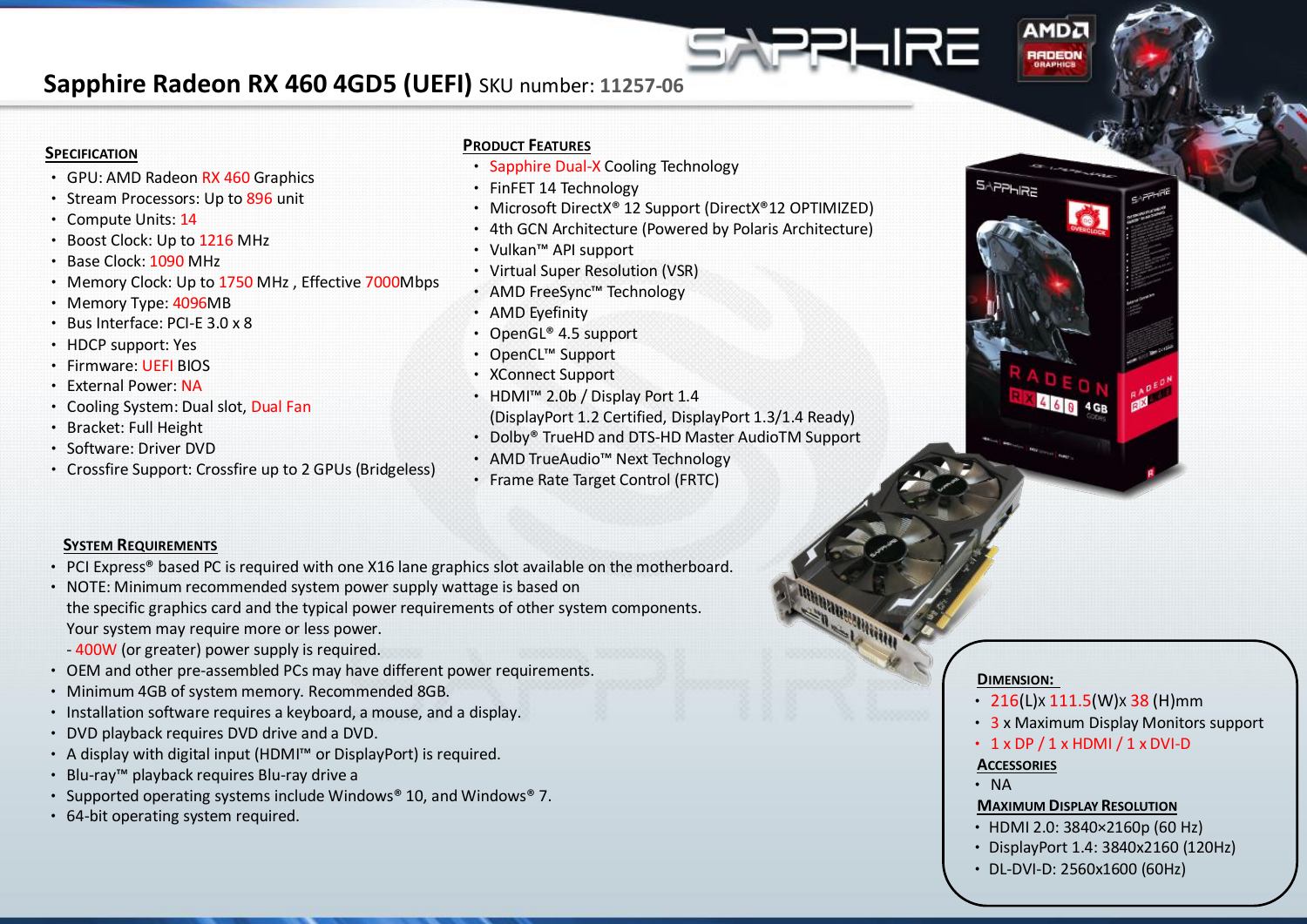# **Sapphire Radeon RX 460 4GD5 (UEFI)** SKU number: **11257-06**

| <b>Cooling System (Dual-X Cooling)</b> |                                      |
|----------------------------------------|--------------------------------------|
| Cooling Fan                            | $92$ mm x $2$                        |
|                                        | <b>Dual Ball Bearing</b>             |
| <b>Cooling Module</b>                  | <b>Aluminum Extrusion Module</b>     |
| NITRO Back-Plate                       | <b>No</b>                            |
| <b>Board Design</b>                    |                                      |
| Power Design                           | $3$ VDDC + 1 VDDCI + 1 MVDD          |
|                                        | -RickTeck RT8880 Controller IC       |
|                                        | -MagnaChip MDU1514(high side)        |
|                                        | -MDU1517(low side) $x$ 2             |
| <b>PCB Layer</b>                       | 4 Layers                             |
| <b>RGB LED</b>                         | <b>No</b>                            |
| <b>External Power Connector</b>        | <b>No</b>                            |
| <b>Product Positioning</b>             | Faster than GTX 950 in less than 75W |

| Sapphire Boost settings (Default) |                                            |
|-----------------------------------|--------------------------------------------|
| <b>Engine Clock</b>               | Boost Clock 1216 MHz / Base Clock 1090 MHz |
| <b>Memory Clock</b>               | 1750 MHz, 7.0 Gbps                         |
| <b>Target GPU Temperature</b>     | $70^{\circ}$ C                             |
| Fan Speed                         | Nominal 0~1900 RPM / Maximum 3700 RPM      |



*RT8880 MDU1514*



*MDU1517*

二戸



AMDA

**RADEON** 

**SHIRE**